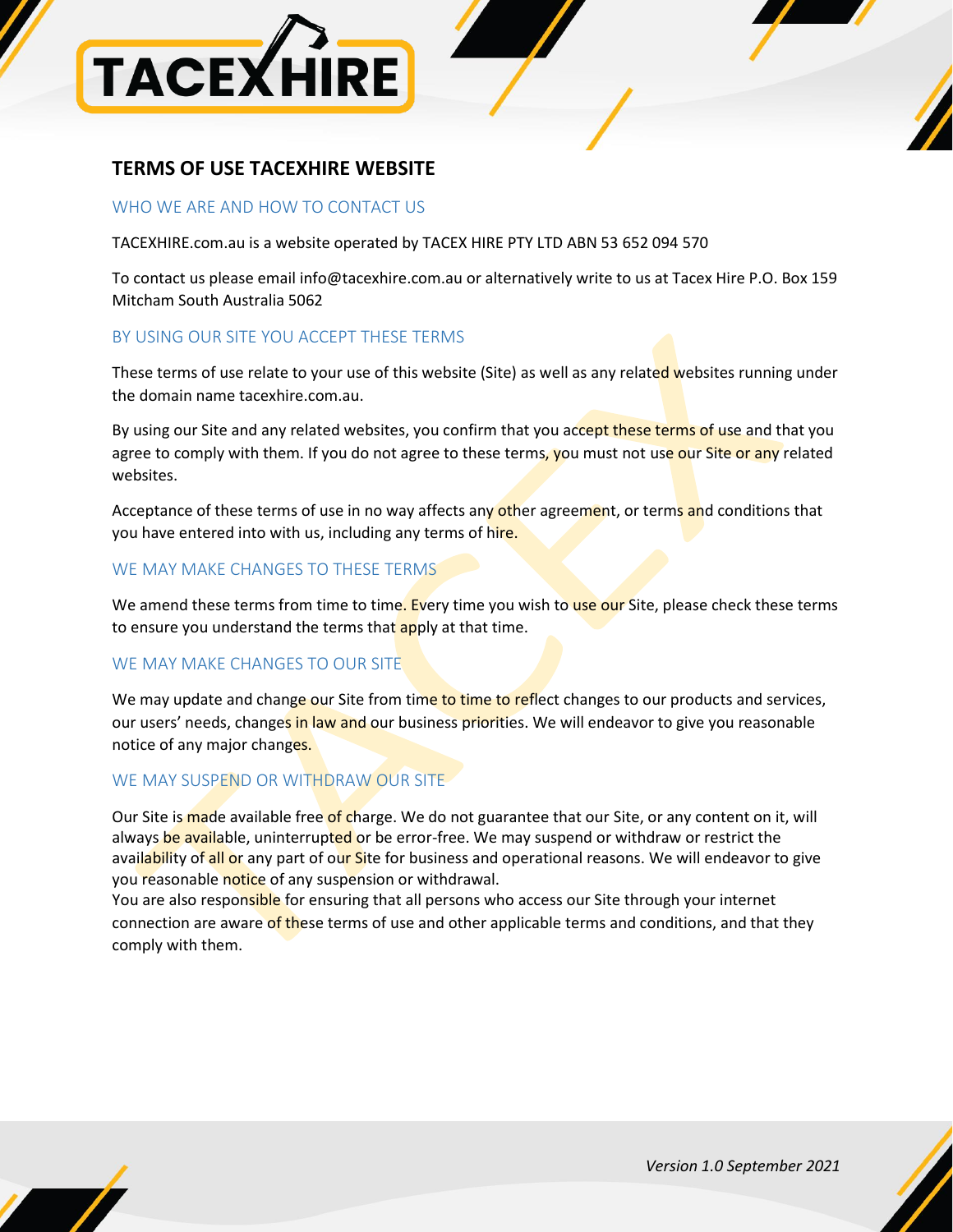

# ELIGIBILITY TO USE OUR SITE

Our Site is directed to users who are at least 18 years old and are residing in and using this Site within Australia. We do not represent that content available on or through our Site is appropriate for use or available in other locations. If you access our Site from outside Australia, you do at your risk and you are responsible for compliance with laws applicable to your accessing the Site from your location.

## YOU MUST KEEP YOUR ACCOUNT DETAILS SAFE

If you choose, or you are provided with, a User Login & password or any other piece of information as part of our security procedures, you must treat such information as confidential. You must not disclose it to any third party. We have the right to disable any User Login or password, whether chosen by you or allocated by us, at any time, if in our reasonable opinion you have failed to comply with any of the provisions of these terms of use. If you know or suspect that anyone other than you knows your user identification code or password, you must promptly notify us at [info@tacexhire.com.au](mailto:info@tacexhire.com.au)

## HOW YOU MAY USE MATERIAL ON OUR SITE

We are the owner or the licensee of all intellectual property rights within our Site, and in the material published on it. Those works are protected by copyright laws. All such rights are reserved.

You may print off one copy, and may download extracts, of any page(s) from our Site for your personal use and you may draw the attention of others to content posted on our Site.

You must not modify the paper or digital copies of any materials you have printed off or downloaded in any way, and you must not use any illustrations, photographs, video or audio sequences or any graphics separately from any accompanying text.

Our status (and that of any identified contributors) as the authors of content on our Site must always be acknowledged.

You must not use any part of the content on our Site for commercial purposes without obtaining a licence to do so from us or our licensors.

If you print off, copy or download any part of our Site in breach of these terms of use, your right to use our Site will cease immediately and you must, at our option, return or destroy any copies of the materials you have made.

You must not delete or alter any copyright, trade mark or other proprietary rights notices from copies of materials from this Site.

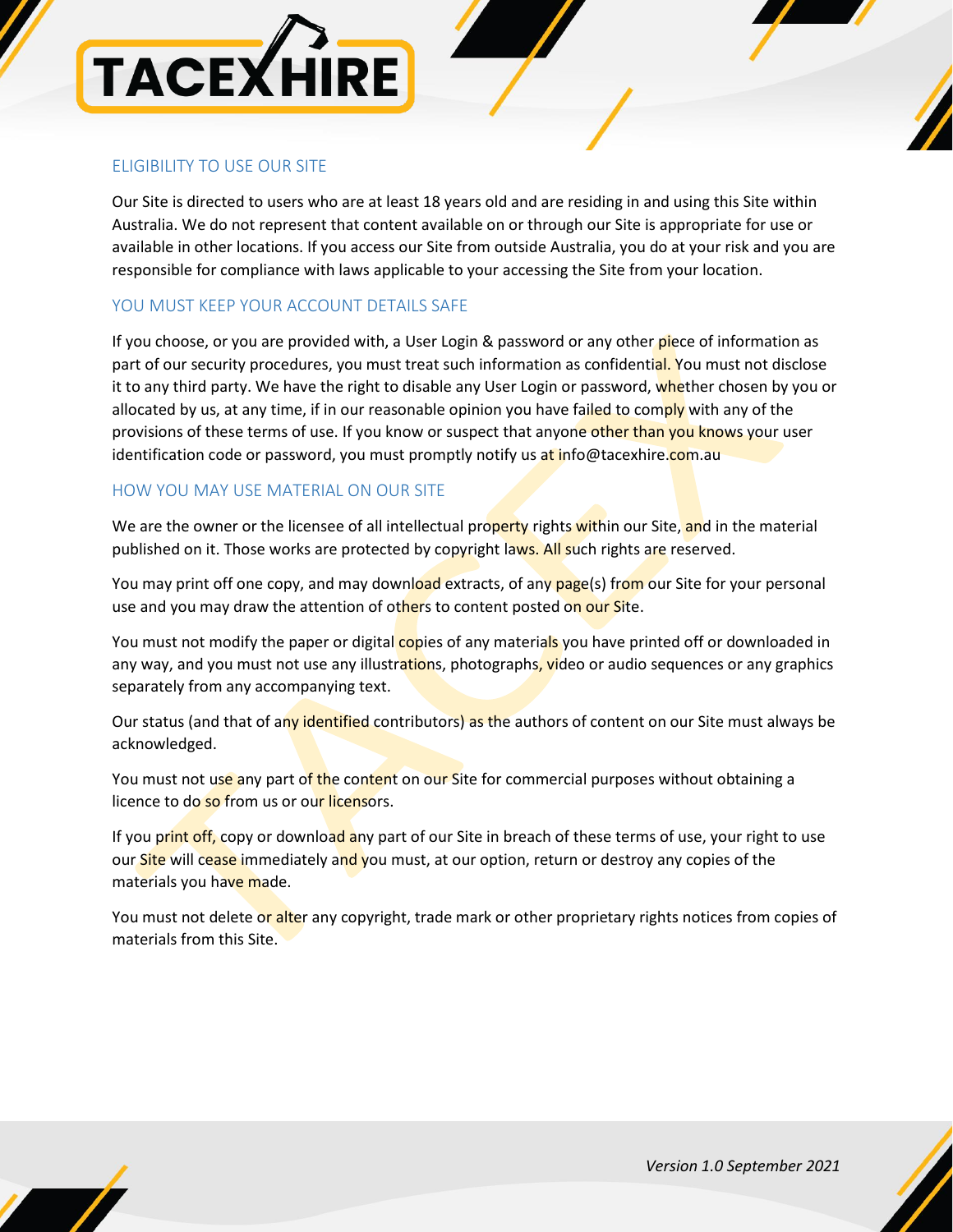

# DO NOT RELY ON INFORMATION ON THIS SITE

This Site is provided on an "as is" and "as available" basis, and we make no representations or warranties, express or implied, regarding the operation or availability of the Site. The content on our Site is provided for general information only. It is not intended to amount to advice on which you should rely. Although we make reasonable efforts to update the information on our Site, we make no representations, warranties or guarantees, whether express or implied, that the content on our Site is accurate, complete or up-to-date.

## WE ARE NOT RESPONSIBLE FOR WEBSITES WE LINK TO

Where our Site contains links to other sites (including banner advertisements and insurance policy links) and resources provided by third parties, these links are provided for your information only. Such links should not be interpreted as approval by us of those linked websites or information you may obtain from them. We have no control over the contents of those sites or resources, and you access third party websites entirely at your own risk and subject to the terms and conditions of use for those websites.

## USER-GENERATED CONTENT

From time to time, your user account settings may permit you to upload information, content or materials (collectively, User Contributions) to the Site or any associated platform or website. All User Contributions must comply with the content standards set out in Paragraph 12 of these terms.

Any User Contribution you post to the Site will be considered non-confidential and non-proprietary. You retain all of your ownership rights in your content, however by providing any User Contribution on the Site, you grant us and our affiliates and service providers, and each of their and our respective licensees, successors and assigns the right to use, reproduce, modify, perform, display, distribute and otherwise disclose to third parties any such material according to your account settings.

We also have the right to disclose your identity to any third party who is claiming that any content posted or uploaded by you to our Site constitutes a violation of their intellectual property rights, or of their right to **privacy.** We have the right to remove any User Contributions you make on our Site if, in our opinion, it does not comply with the content standards in Paragraph 12 of these terms.

You are solely responsible for securing and backing up your content. You represent and warrant that:

- You own or control all rights in and to your User Contributions and have the right to grant the license granted above to us and our affiliates and service providers, and each of their and our respective licensees, successors and assigns.
- All of your User Contributions do and will comply with these terms.
- You understand and acknowledge that you are responsible for any User Contributions you submit or contribute, and you (and not us) have fully responsibility for such content, including its legality, reliability, accuracy and appropriateness.
- We are not responsible, or liable to any third party, for the content or accuracy of any User Contributions posted by you or any other user of the Site.

We have the right to remove or take any action with respect to any User Contributions for any or no reason in our sole discretion.

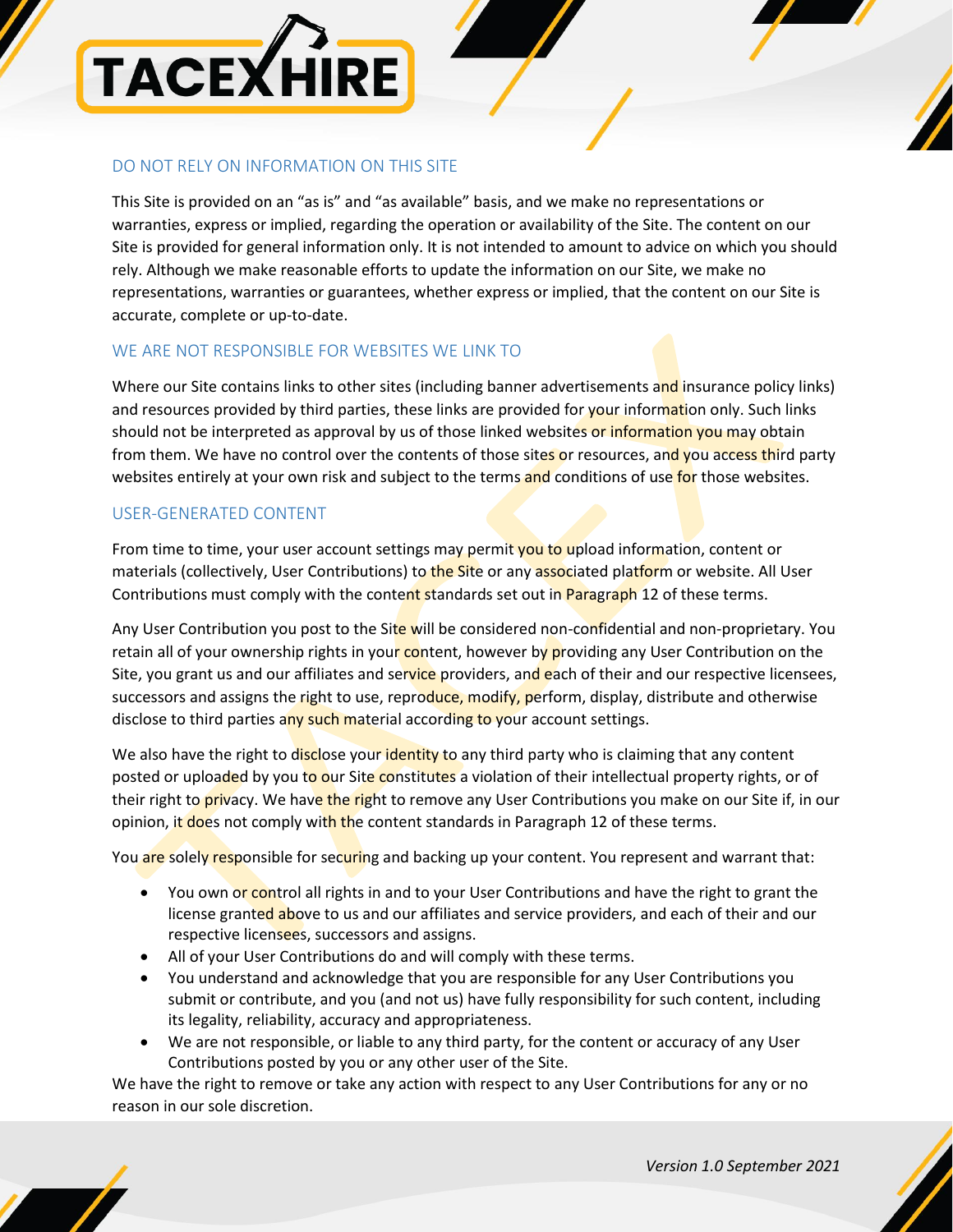# **TACEXHIRE**

# CONTENT STANDARDS

The content standards in this clause apply to any and all User Contributions. User Contributions must in their entirety comply with all applicable federal, state, local and international laws and regulations. In particular, you warrant that your User Contributions will not:

- Contain any material which is defamatory, obscene, abhorrent, indecent, abusive, offensive, harassing, violent, hateful, inflammatory or otherwise objectionable.
- Contain or promote sexual or pornographic material, violence, or discrimination based on race, sex, religion, nationality, disability, sexual orientation or age.
- Infringe any patent, trade mark, trade secret, copyright or other intellectual property or other rights of any other person.
- Violate the legal rights (including the rights of publicity and privacy) of others or contain any material that could give rise to any civil or criminal liability under applicable laws or regulations or that otherwise may be in conflict with these terms and our privacy policy, which can be accessed here
- Be likely to deceive any person.
- Promote any illegal activity, or advocate, promote or assist any unlawful act.
- Cause annoyance, inconvenience or needless anxiety or be likely to upset, embarrass, alarm or annoy any other person.
- Impersonate any person, or misrepresent your identity or affiliation with any person or organisation, including with us.
- Involve commercial activities or sales, such as contests, sweepstakes and other sales promotions, barter or advertising.
- Give the impression that they emanate from or are endorsed by us or any other person or entity, if this is not the case.

Whenever you make use of a feature that allows you to upload content to our Site, you must comply with the content standards in this clause 12.

You warrant that any such contribution complies with these standards, and you will be liable to us and indemnify us for any breach of that warranty. This means you will be responsible for any loss or damage we suffer as a result of your breach of warranty. We may report any breach of your warranty to the relevant law enforcement authorities and we will co-operate with those authorities by disclosing your identity to them. In the event of such a breach, your right to use our Site will cease immediately.

# PRIVACY POLICY

Our Privacy Policy is available at [www.tacexhire.com.au](http://www.tacexhire.com.au/) on the Privacy Policy Link. Please refer to it for information on how we collect, use and disclose any Personal Information entered upon our Site. We will use any data supplied by you, as set out in our TACEX Hire Privacy Policy.

By entering into these terms, you, expressly consent to receiving by email direct marketing communications from us and any of our service partners.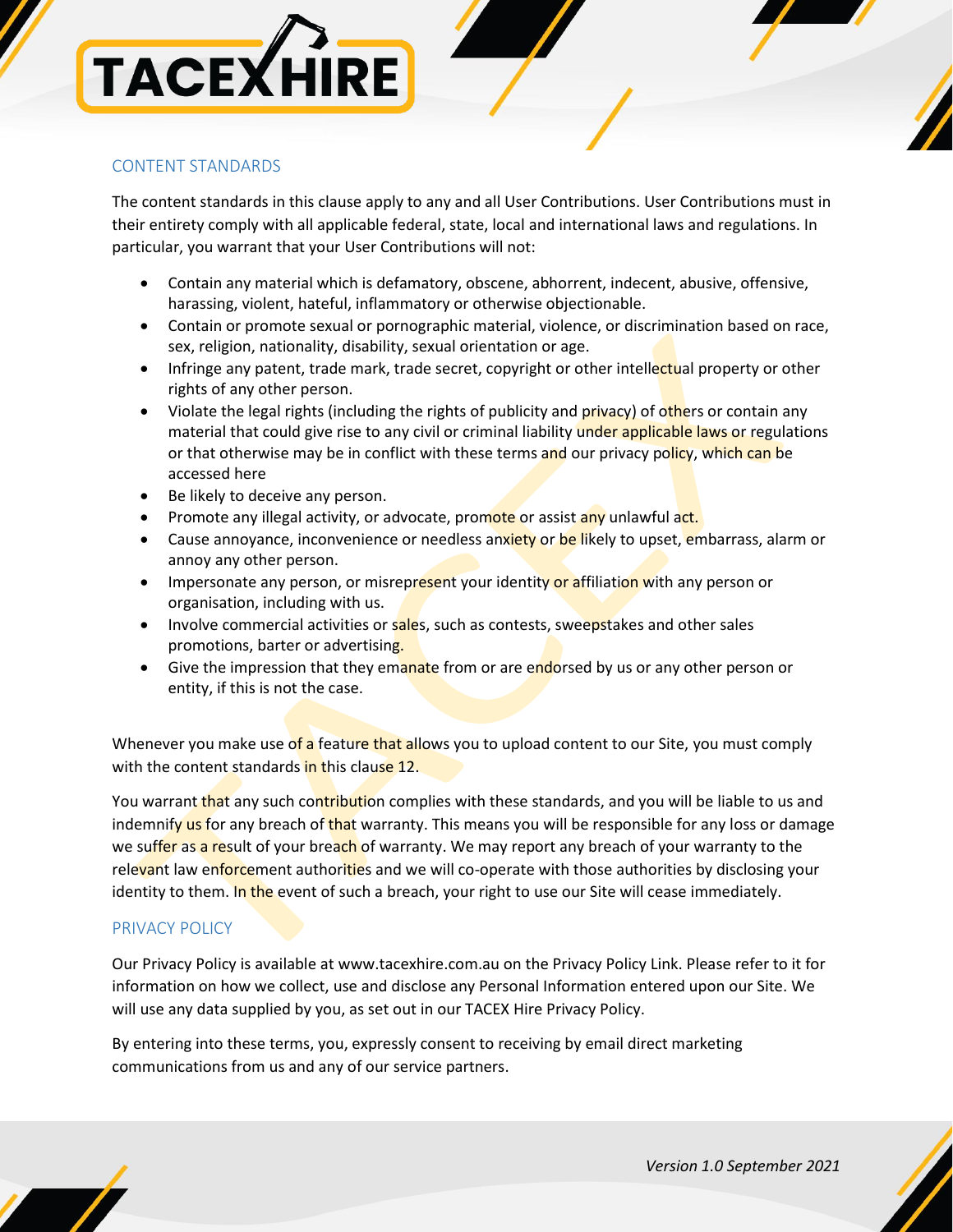

# LIMITATION OF LIABILITY

In no event will we, our affiliates or their licensors, service providers, employees, agents, officers or directors be liable for damages of any kind, under any legal theory, arising out of or in connection with your use, or inability to use, our Site, any websites linked to it, any content on our Site or such other websites or any services or items obtained through our Site or such other websites, including any direct, indirect, special, incidental, consequential or punitive damages, including but not limited to, personal injury, pain and suffering, emotional distress, loss of revenue, loss of profits, loss of business or anticipated savings, loss of use, loss of goodwill, loss of data, and whether caused by tort (including negligence), breach of contract or otherwise, even if foreseeable.

Nothing in this clause affects any liability which cannot be excluded or limited under applicable law. We do not exclude or limit in any way our liability to you where it would be unlawful to do so. This includes liability for death or personal injury caused by our negligence or the negligence of our employees, agents or subcontractors and for fraud or fraudulent misrepresentation. Where our liability cannot be excluded, we limit our liability to the fullest extent permitted by the Australian Consumer Law.

You agree to defend, indemnify and hold us, our affiliates, licensors and service providers, and each of their respective officers, directors, employees, contractors, agents, licensors, suppliers, successors and assigns, harmless from and against any claims, liabilities, damages, judgments, awards, losses, costs, expenses or fees (including reasonable attorneys' fees) arising out of or relating to your violation of these terms or your use of the Site, including, but not limited to your User Contributions, your use of any information obtained from the Site and any use of the Site's content, services and products other than as expressly authorised in these terms.

Different limitations and exclusions of liability will apply to liability arising as a result of the supply of any products or services to you, which will be set out in a separate and particular agreement with you. Our range of terms can be accessed.

# WE ARE NOT RESPONSIBLE FOR VIRUSES

We do not guarantee that our **Site will** be secure or free from bugs or viruses or any other type of malicious code or software.

You are responsible for configuring your technology to access our Site. You should use your own antivirus software.

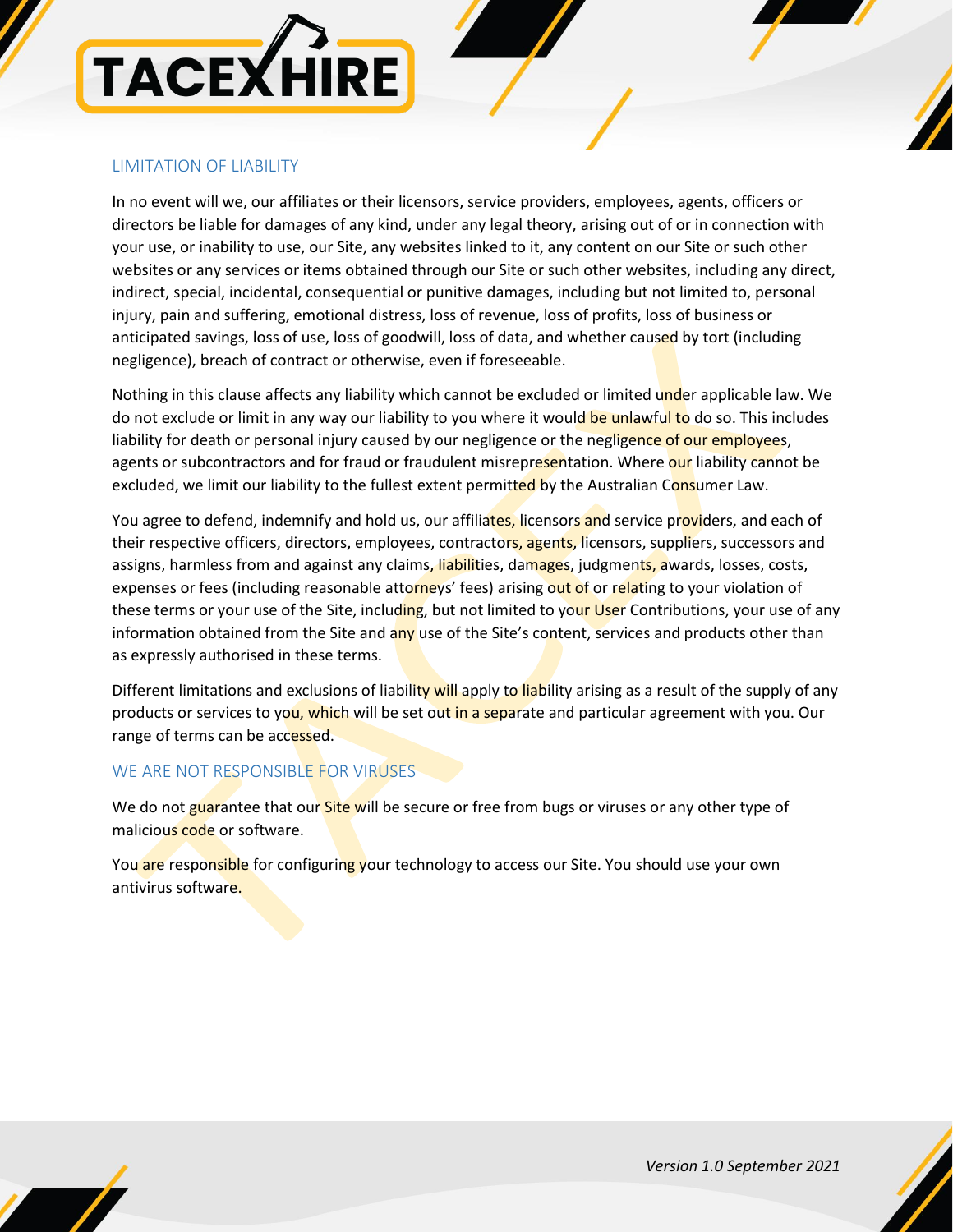

## RULES ABOUT LINKING TO OUR SITE

You may link to our home page, provided you do so in a way that is fair and legal and does not damage our reputation or take advantage of it. The website in which you are linking must comply in all respects with the Content Standards as stated above.

You must not establish a link in such a way as to suggest any form of association, approval or endorsement on our part where none exists.

Our Site must not be framed or mirrored on any other Site, nor may you create a link to any part of our Site, without our written permission, other than the home page.

We reserve the right to withdraw linking permission without notice.

If you wish to link to or make any use of content on our Site other than that set out above, please contact [info@tacexhire.com.au](mailto:info@tacexhire.com.au)

## AUSTRALIAN LAW APPLIES TO DISPUTES

These terms of use, their subject matter and their formation, are governed by the law of South Australia. You and we both agree that the courts in South Australia will have exclusive jurisdiction.

### OUR TRADE MARKS

TACEX HIRE and all related names, logos, product and service names, designs and favicons are our trade marks or the trade marks of our affiliates or licensors. You must not use such marks without our prior written permission unless they are part of material you are using as permitted under Paragraph 8. Other names, logos, product and service names, designs and favicons on this site are the trade marks of their respective owners and are used by us under licence.

### PROHIBITED USES

You may use the Site only for lawful purposes and in accordance with these terms. You agree not to use the Site:

- $\bullet$  in any way that violates any applicable federal, state, local or international law or regulation (including, without limitation, any laws regarding the export of data or software to and from other countries);
- for the purpose of exploiting, harming or attempting to exploit or harm minors in any way by exposing them to inappropriate content, asking for personally identifiable information or otherwise;
- to send, knowingly receive, upload, download, use or re-use any material which does not comply with the content standards set out in Paragraph 12 of these terms;
- to transmit, or procure the sending of, any advertising or promotional material without our prior written consent, including any "junk mail", "chain letter" or "spam" or any other similar solicitation;